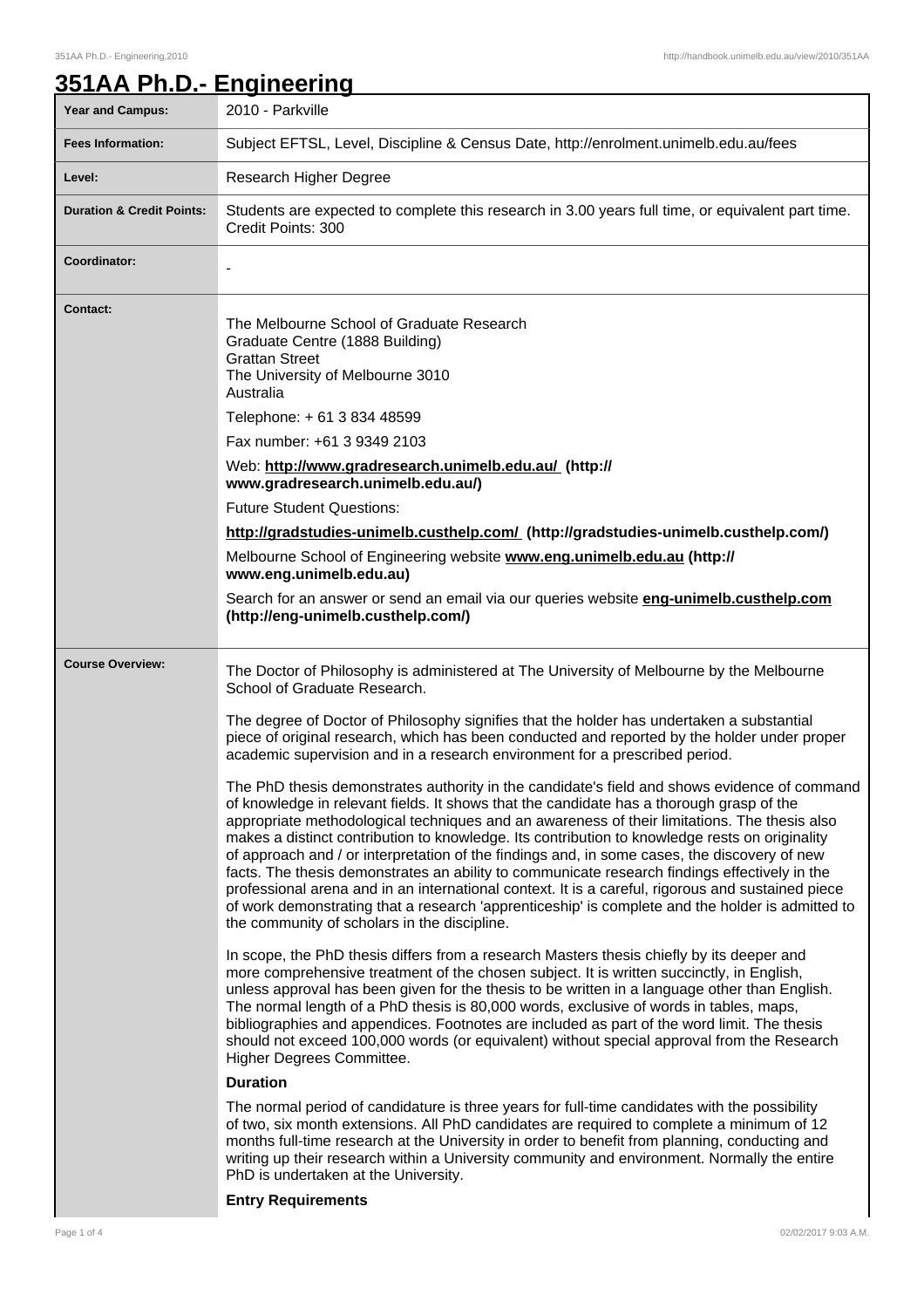|                                                             | Normally a four-year degree at H1 (80%+) level. Some departments of the Melbourne School<br>of Engineering prefer to admit students to the research masters in the first instance with<br>conversion to PhD after 1 year of study. All PhD students are probationary students for the first<br>year of their studies.<br>Applicants interested in applying for a PhD are advised to enter into communication with<br>the Postgraduate Coordinator in the relevant department to determine the suitability of their<br>proposed research topic and the availability of appropriate supervision.<br><b>Coursework Component</b><br>Some research degrees require a coursework component.<br><b>Intake</b><br>Students may commence a PhD at any time during the year subject to prior arrangement with<br>their nominated supervisor.<br>Where a student is enrolling in a PhD with a coursework component intake may be restricted<br>by the timetabling of subjects. Please check with the relevant department prior to making any<br>arrangements for enrolment or travel. |                                   |                          |
|-------------------------------------------------------------|-----------------------------------------------------------------------------------------------------------------------------------------------------------------------------------------------------------------------------------------------------------------------------------------------------------------------------------------------------------------------------------------------------------------------------------------------------------------------------------------------------------------------------------------------------------------------------------------------------------------------------------------------------------------------------------------------------------------------------------------------------------------------------------------------------------------------------------------------------------------------------------------------------------------------------------------------------------------------------------------------------------------------------------------------------------------------------|-----------------------------------|--------------------------|
|                                                             | <b>Awarding of Final Mark &amp; Grade</b>                                                                                                                                                                                                                                                                                                                                                                                                                                                                                                                                                                                                                                                                                                                                                                                                                                                                                                                                                                                                                                   |                                   |                          |
|                                                             | Where there is a coursework component the final mark and grade for the degree is the mark<br>and grade awarded for the thesis. A pass in all coursework is required to fulfill the requirements<br>of the degree.                                                                                                                                                                                                                                                                                                                                                                                                                                                                                                                                                                                                                                                                                                                                                                                                                                                           |                                   |                          |
| Objectives:                                                 | See 'Graduate Attributes'                                                                                                                                                                                                                                                                                                                                                                                                                                                                                                                                                                                                                                                                                                                                                                                                                                                                                                                                                                                                                                                   |                                   |                          |
| <b>Course Structure &amp;</b><br><b>Available Subjects:</b> |                                                                                                                                                                                                                                                                                                                                                                                                                                                                                                                                                                                                                                                                                                                                                                                                                                                                                                                                                                                                                                                                             |                                   |                          |
| <b>Subject Options:</b>                                     | <b>Electrical and Electronic Engineering PhD students</b>                                                                                                                                                                                                                                                                                                                                                                                                                                                                                                                                                                                                                                                                                                                                                                                                                                                                                                                                                                                                                   |                                   |                          |
|                                                             | All students are required to complete a minimum of four subjects and a maximum of eight. A<br>minimum of four subjects must be chosen from the core subjects detailed below.                                                                                                                                                                                                                                                                                                                                                                                                                                                                                                                                                                                                                                                                                                                                                                                                                                                                                                |                                   |                          |
|                                                             | If a student does not have sufficient background in the core subjects they may be required by<br>the supervisory panel to take preliminary undergraduate subjects. Undergraduate preliminary<br>subjects will not count towards the postgraduate level coursework requirement. Subjects from<br>other departments may be selected in consultation with the supervisor and the department, and<br>are subject to the written approval of the Head of Department.                                                                                                                                                                                                                                                                                                                                                                                                                                                                                                                                                                                                             |                                   |                          |
|                                                             | All PhD students are required to attend departmental seminars over the period of their<br>candidature.                                                                                                                                                                                                                                                                                                                                                                                                                                                                                                                                                                                                                                                                                                                                                                                                                                                                                                                                                                      |                                   |                          |
|                                                             | During their candidature students are trained in research and communication skills with<br>particular reference to presenting their work to both the research and broader communities.                                                                                                                                                                                                                                                                                                                                                                                                                                                                                                                                                                                                                                                                                                                                                                                                                                                                                      |                                   |                          |
|                                                             | Students will typically participate in leading conferences in their research areas. Students are<br>able to benefit from overseas exchange/training periods through our extensive international<br>collaboration network. he Department maintains an intensive international visitors program,<br>allowing students and staff to collaborate with international experts in particular sub-disciplines.                                                                                                                                                                                                                                                                                                                                                                                                                                                                                                                                                                                                                                                                      |                                   |                          |
|                                                             | Core subjects for Electrical & Electronic Engineering PhD students                                                                                                                                                                                                                                                                                                                                                                                                                                                                                                                                                                                                                                                                                                                                                                                                                                                                                                                                                                                                          |                                   |                          |
|                                                             | Subject                                                                                                                                                                                                                                                                                                                                                                                                                                                                                                                                                                                                                                                                                                                                                                                                                                                                                                                                                                                                                                                                     | <b>Study Period Commencement:</b> | <b>Credit</b><br>Points: |
|                                                             | ELEN90017 Advanced Studies 1 (Electrical)                                                                                                                                                                                                                                                                                                                                                                                                                                                                                                                                                                                                                                                                                                                                                                                                                                                                                                                                                                                                                                   | Semester 1                        | 12.50                    |
|                                                             | ELEN90018 Advanced Studies 2 (Electrical)                                                                                                                                                                                                                                                                                                                                                                                                                                                                                                                                                                                                                                                                                                                                                                                                                                                                                                                                                                                                                                   | Semester 2                        | 12.50                    |
|                                                             | 431-660 Advanced Studies 3                                                                                                                                                                                                                                                                                                                                                                                                                                                                                                                                                                                                                                                                                                                                                                                                                                                                                                                                                                                                                                                  | Not offered 2010                  |                          |
|                                                             | 431-661 Advanced Studies 4                                                                                                                                                                                                                                                                                                                                                                                                                                                                                                                                                                                                                                                                                                                                                                                                                                                                                                                                                                                                                                                  | Not offered 2010                  |                          |
|                                                             | 431-681 Quantum Opto-electronics                                                                                                                                                                                                                                                                                                                                                                                                                                                                                                                                                                                                                                                                                                                                                                                                                                                                                                                                                                                                                                            | Not offered 2010                  | 12.50                    |
|                                                             | ELEN90023 Lightwave Devices and Systems                                                                                                                                                                                                                                                                                                                                                                                                                                                                                                                                                                                                                                                                                                                                                                                                                                                                                                                                                                                                                                     | Semester 1                        | 12.50                    |
|                                                             | 431-683 Wireless Systems                                                                                                                                                                                                                                                                                                                                                                                                                                                                                                                                                                                                                                                                                                                                                                                                                                                                                                                                                                                                                                                    | Not offered 2010                  | 12.50                    |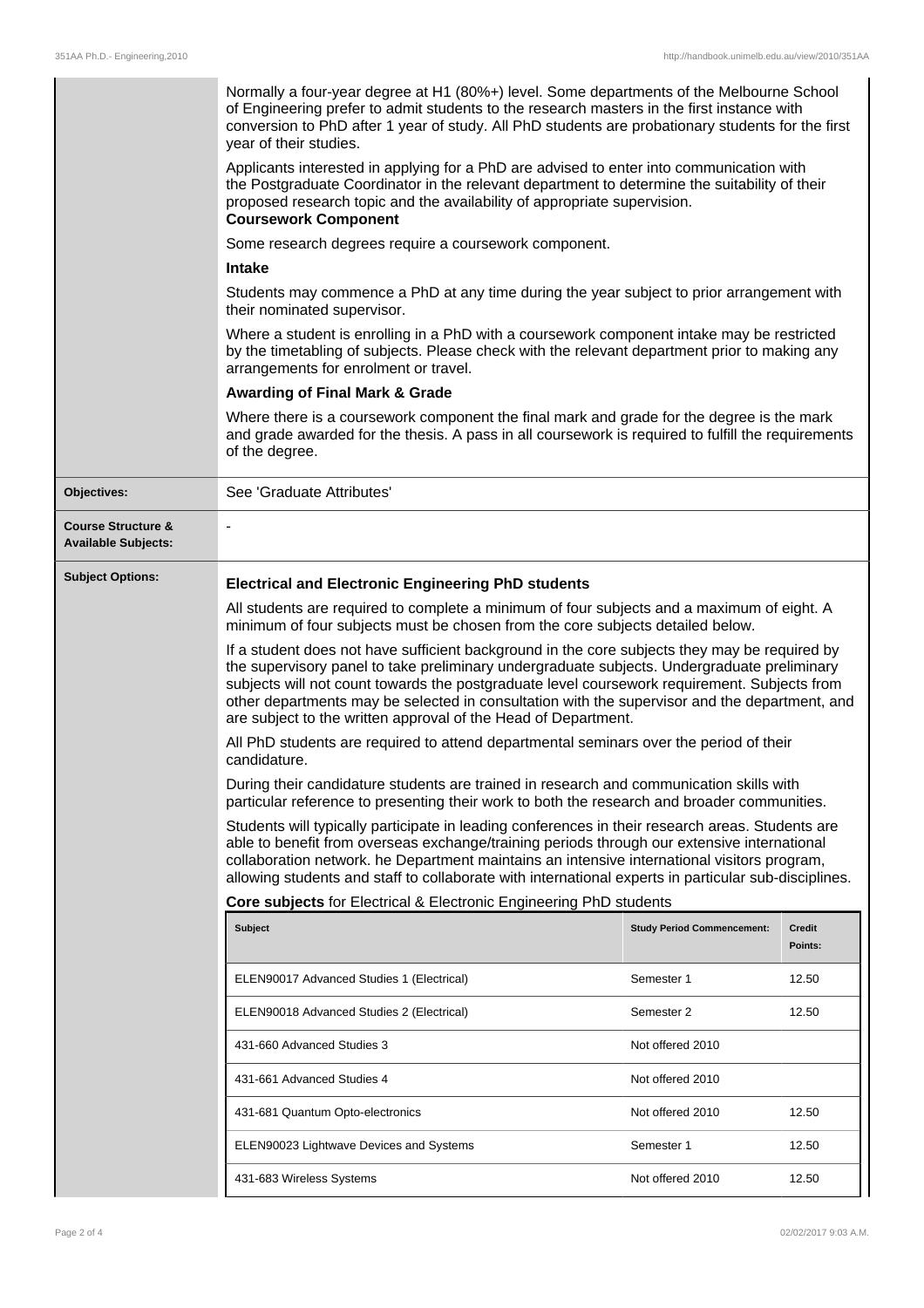**Entr** 

|                  | 431-684 Communication Network Standards/Protocol                                                                                                                                                                                                                                                                                                                                             | Not offered 2010 | 12.50 |
|------------------|----------------------------------------------------------------------------------------------------------------------------------------------------------------------------------------------------------------------------------------------------------------------------------------------------------------------------------------------------------------------------------------------|------------------|-------|
|                  | 431-685 Introduction to Optimisation                                                                                                                                                                                                                                                                                                                                                         | Not offered 2010 | 12.50 |
|                  | ELEN90027 Linear Systems Theory                                                                                                                                                                                                                                                                                                                                                              | Semester 1       | 12.50 |
|                  | 431-687 Nonlinear Systems Theory                                                                                                                                                                                                                                                                                                                                                             | Not offered 2010 | 12.50 |
|                  | <b>ELEN90029 Statistical Signal Processing</b>                                                                                                                                                                                                                                                                                                                                               | Semester 2       | 12.50 |
|                  | 431-689 Information Theory                                                                                                                                                                                                                                                                                                                                                                   | Not offered 2010 | 12.50 |
|                  | ELEN90031 Advanced Topics in Communications                                                                                                                                                                                                                                                                                                                                                  | Semester 2       | 12.50 |
|                  | 431-691 Advanced Topics in Signals and Systems                                                                                                                                                                                                                                                                                                                                               | Not offered 2010 | 12.50 |
|                  | 431-692 Advanced Topics in Photonics                                                                                                                                                                                                                                                                                                                                                         | Not offered 2010 | 12.50 |
|                  | BMEN90004 Advanced Neural Information Processing                                                                                                                                                                                                                                                                                                                                             | Semester 1       | 12.50 |
| ry Requirements: | The criteria for assessing applicants' eligibility for PhD candidature are:<br><b>Minimum qualifications</b><br>Applicants are normally required to have completed at least a four-year honours degree<br>at H2A standard from an Australian university, or a qualification or combination of<br>qualifications considered by the RHD Committee to be equivalent. For particular disciplines |                  |       |

applicants are also required to complete, at an appropriate level, a Graduate Management Admissions Test (GMAT) or a Graduate Record Entry (GRE) test.

## <sup>2</sup> **Minimum level of academic achievement**

Applicants should have achieved an overall H1 (80-100%) or H2A (75-79%) grade in the relevant honours or Masters degree.

## <sup>3</sup> **Relevance of the degree**

The completed degree must be in an area that is relevant to the intended PhD, including sufficient specialisation such that the applicant will have already developed an understanding and appreciation of a body of knowledge relevant to the intended PhD.

#### <sup>4</sup> **Evidence of research ability**

Applicants are normally required to have completed a research project/component that accounts for at least 25% of their year's work at 4th year or at Masters level. Graduates of certain professional degrees at the University of Melbourne, including MBBS, BVSc, LLB, BPhysio and BEng are deemed to have met this requirement.

## <sup>5</sup> **Currency of applicant's knowledge of the discipline**

The applicant's degree/s and/or professional experience must demonstrate that their knowledge of the discipline in which they plan to undertake their research higher degree is current.

## <sup>6</sup> **Assessment of level of commitment**

Based on interview or other communication, an assessment should be made of the level of understanding, motivation and time commitment of the student for the proposed program of study. For example, a full-time student would be expected to devote at least 40 hours a week and a part-time student about half of this.

Applicants must also meet the University's **English Language requirements (http:// www.futurestudents.unimelb.edu.au/courses/pgenglishreq.html)** .

Additional criterion: expression of interest, see **http://www.eng.unimelb.edu.au/downloads/ rhd\_EOI\_form.pdf (https://owa.unimelb.edu.au/exchweb/bin/redir.asp?URL=http:// www.eng.unimelb.edu.au/downloads/rhd\_EOI\_form.pdf)** .

**Core Participation** All PhD candidates are required to complete the equivalent of at least 12 months full-time (24 months part-time) advanced study and research in the University unless studying at an outside institution approved by the Research Higher Degrees Committee (RHDC). The RHDC will not approve entirely distance supervision or entirely on-line supervision for research higher degree

**Requirements:**